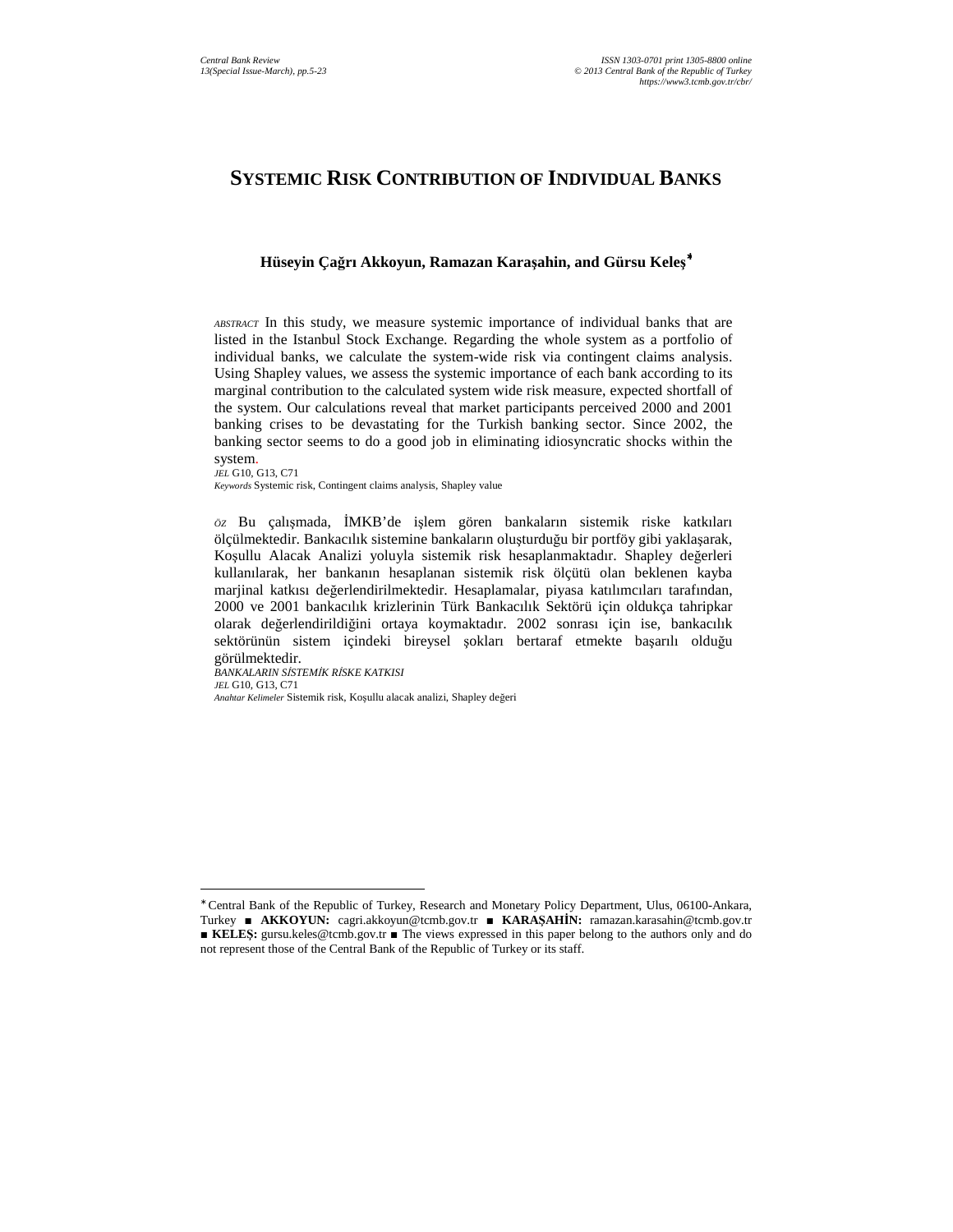## **1. Introduction**

In this study, we try to find out systemic importance of each individual bank within the banking system. Using a single portfolio of all available banks and all other sub-portfolios formed by individual banks, we calculate the system-wide risk via contingent claims analysis, hereafter CCA. Hence, we are able to derive systemic importance for only those banks that are listed in the Istanbul Stock Exchange (ISE). We implement expected shortfall as a measure of systemic risk. By using Shapley values, a solution concept for cooperative games, we derive the systemic importance of each bank according to its marginal contribution to the calculated expected shortfall of the system.

Bisias et al. (2012) present 31 different quantitative ways of measuring systemic risk in the literature. Among these measures, we use CCA, which has its roots in the option pricing theory. A contingent claim is an asset whose payment is made when a certain specified state of the economy is realized. In other words, the CCA deals with the pricing of risky debt. The CCA is an application of the Merton Model, a corporate debt-valuation model initially developed by Merton (1973), on systemic risk measurement literature.

We employ CCA mainly due to its ability to represent the forwardlooking expectations of the market. The CCA makes use of equity prices of the banks observed in the market and book level data simultaneously. Moreover, high correlation of CCA, both with the credit ratings observed in the market and historic probabilities of default, encourages us to use CCA as a measure of riskiness. CCA enables to tell how market judges the probability that an entity will default on its obligations. CCA also enables us to derive loss given default, expected loss and expected shortfall of that entity under consideration.

Following the derivation of systemic risk in the market, we make use of game theory to distribute this risk among the players, i.e. individual banks, in a systemic risk allocation game. Payoffs of this game are defined as the negative of expected shortfall of entities. Within our framework, the entity is represented either by each individual bank or all possible subsets of the banks in the system. In other words, we treat all possible subsets of individual banks as interconnected portfolios and by this way we try to figure out interactions within each coalition. These interactions can be attributed to either being exposed to common risk factors or being interconnected.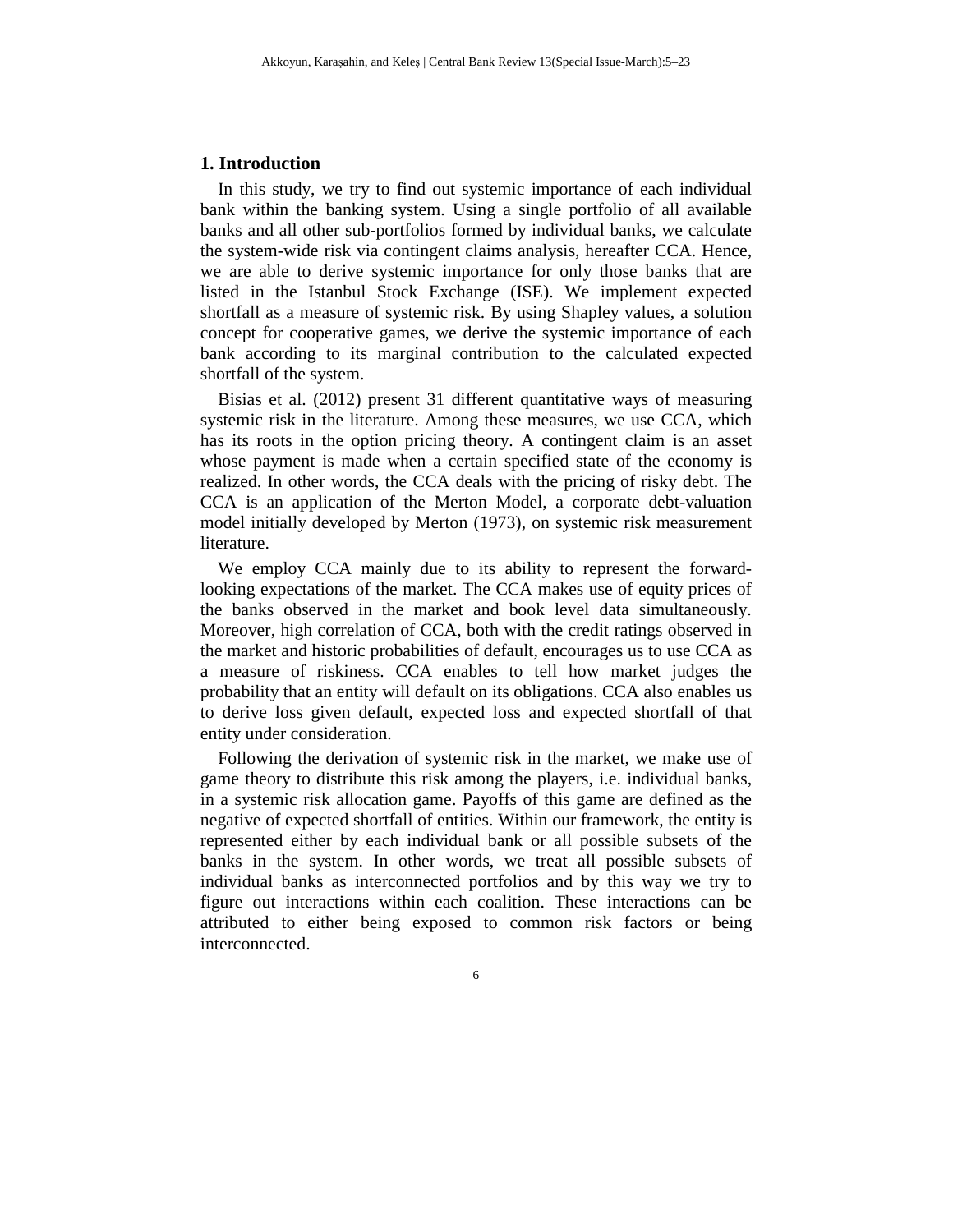We calculate risk associated to each and every possible such subportfolios of the whole system. Then, the increment in the risk of a subportfolio when a specific bank is included gives us the marginal risk contribution of that bank. Combining all such possible marginal contributions yields the overall risk contribution of that specific bank to the system. The marginal contribution of a bank is named as the Shapley value, after Shapley (1953), of that bank in cooperative games and represents the systemic importance of that bank. One important property of that method is that the sum of the marginal risk contributions of individual banks is equal to the risk measure of the whole system.

We run analysis for two samples due to data constraints. In the first sample, we have four banks and data for these banks spans the period June 2000-March 2012. For the second sample, we have eight banks and data range is from June 2007 to March 2012. In four bank case, results show that the banking crisis for 2000 and 2001 are more devastating than the global financial crisis for these banks. In eight bank case, we observe peaks in probability of defaults and expected shortfalls during the global turmoil in 2008. Also, Shapley value analysis helps us to allocate the system wide risk to individual banks. We observe changes in the contributions of banks through time.

The paper is structured as follows. In the Next Section, we review the relevant literature and in Section 3 we introduce our model, which uses both the CCA and the Shapley values. Section 4 summarizes the data. In Section 5 we present our results and we conclude in Section 6.

### **2. Literature Review**

l

In this part, we summarize the related literature on both measuring systemic risk<sup>1</sup> with CCA and on distributing the calculated system-wide risk among individual banks.

As summarizing the related literature on measuring systemic risk can be a topic of another paper, we will solely deal with the literature on measuring systemic risk with the CCA. The CCA enables researcher to derive a probability of default<sup>2</sup> for the entity under consideration by using the most current market and book data. This entity can be a firm, a bank, a sector in the economy or a government. Kealhofer et al. (2001) provide an application of the CCA model to calculate expected default frequencies for firms and financial institutions by measuring their implied asset values and volatilities. They derive actual default probabilities by mapping their risk neutral default

<sup>&</sup>lt;sup>1</sup> An exhaustive literature review on various systemic risk measurement techniques can be found in Bisias et al. (2012).<br><sup>2</sup> The derived probability of default is the risk neutral probability of default.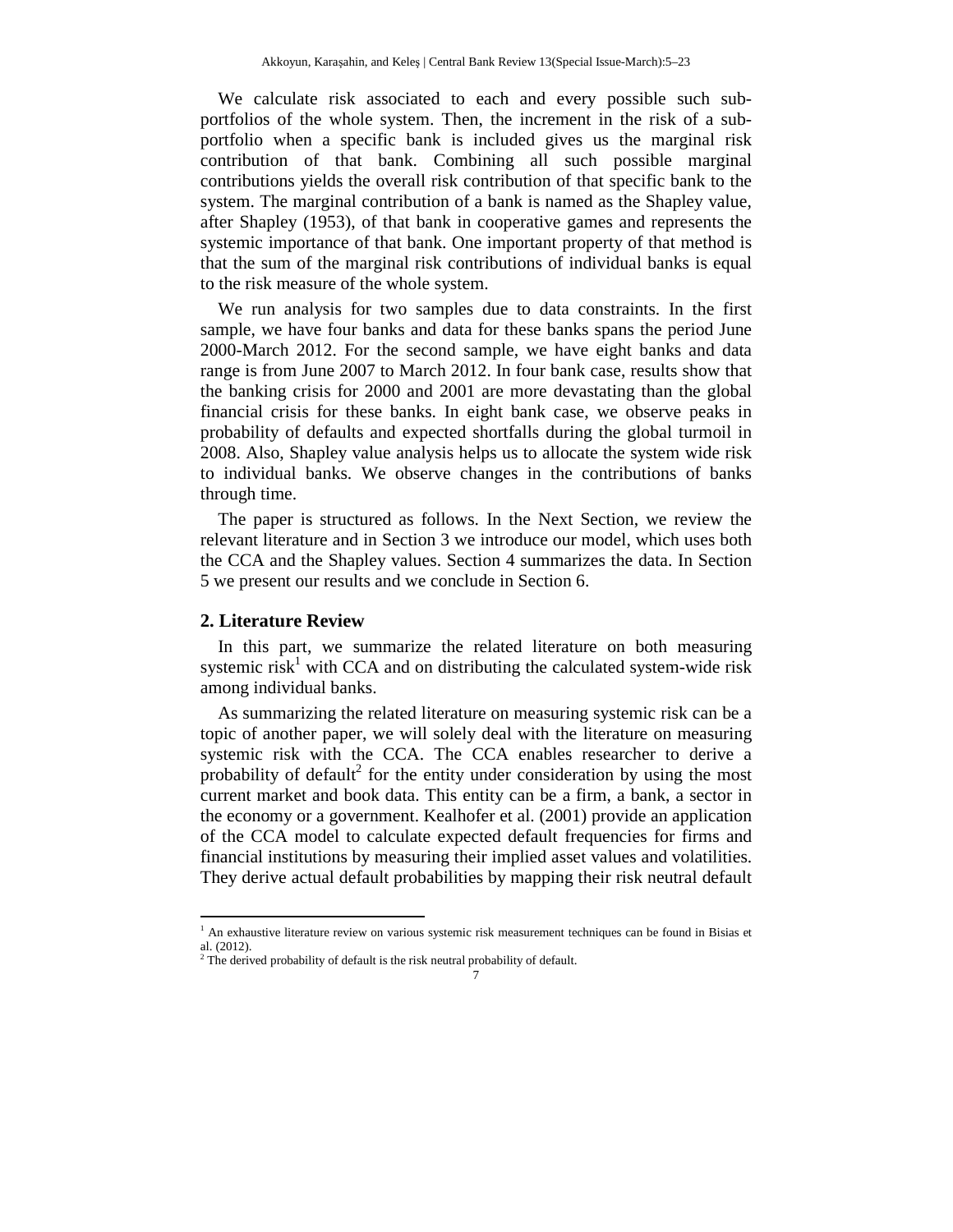probabilities by means of a database of historic default probabilities for firms. Gray et al. (2007), on the other hand, use CCA approach to derive the riskiness of a national economy. They consider the risk-adjusted balance sheets and interlinkages for four key sectors (sovereign, financial, corporate, and household) in a national economy to derive the default risk of that economy. By using the CCA approach, Gray and Walsh (2008) derive various risk measures for the Chilean financial sector. They also attribute measured riskiness of the system to the selected macroeconomic and financial variables.

Gray and Jobst (2010) coin the term "Systemic CCA" to refer to the measurement of systemic risk of the financial sector as the implicit contingent liabilities of the government. The expected losses of the financial sector under distress are implicit contingent liabilities of the government arising from its role of the lender of last resort. They derive the value of these liabilities from market implied government support.

Our next strand of the literature deals with assigning each separate entity with a portion of the measured system-wide risk. Jorion (2007a) evaluates the beta of the losses of each bank with respect to the losses of a portfolio as the contribution of each bank to overall risk. In component VaR setting of Jorion (2007b), sum of the marginal risk contributions of individual banks gives the total risk of the whole system. Adrian and Brunnermeier (2011) propose a conditional value at risk model to evaluate the co-dependence of institutions on each other. Then, contribution of a bank to the systemic risk is the difference between the value at risk of the financial system under two states; one being the bank under consideration is in distress and the other being that bank is in its median state. They use market prices at the banklevel to derive systemic importance of the bank and quantify the importance of leverage, size, and maturity mismatch on systemic risk contribution. One important note to mention here is that the sum of conditional value at risk over all institutions does not necessarily give the value at risk of the whole system.

Denault (2001) uses the marginal risk of a sub-portfolio, calculated by Shapley values over all possible sub-portfolios, to determine the per unit risk contribution of that sub-portfolio in a portfolio risk management problem. Adopting portfolio risk management methodology to the problem of attributing the systemic risk among banks, Staum (2011) proposes a Shapley value mechanism to distribute the systemic risk, which is measured as the premium required to insure all of the deposits in the banking system, across banks. Huang et al. (2011) also use price of insurance against systemic financial distress as the measure of systemic risk and calculates the systemic contribution as the conditional expected losses of possible sub-portfolios, given a large loss for the full portfolio. They found that a bank's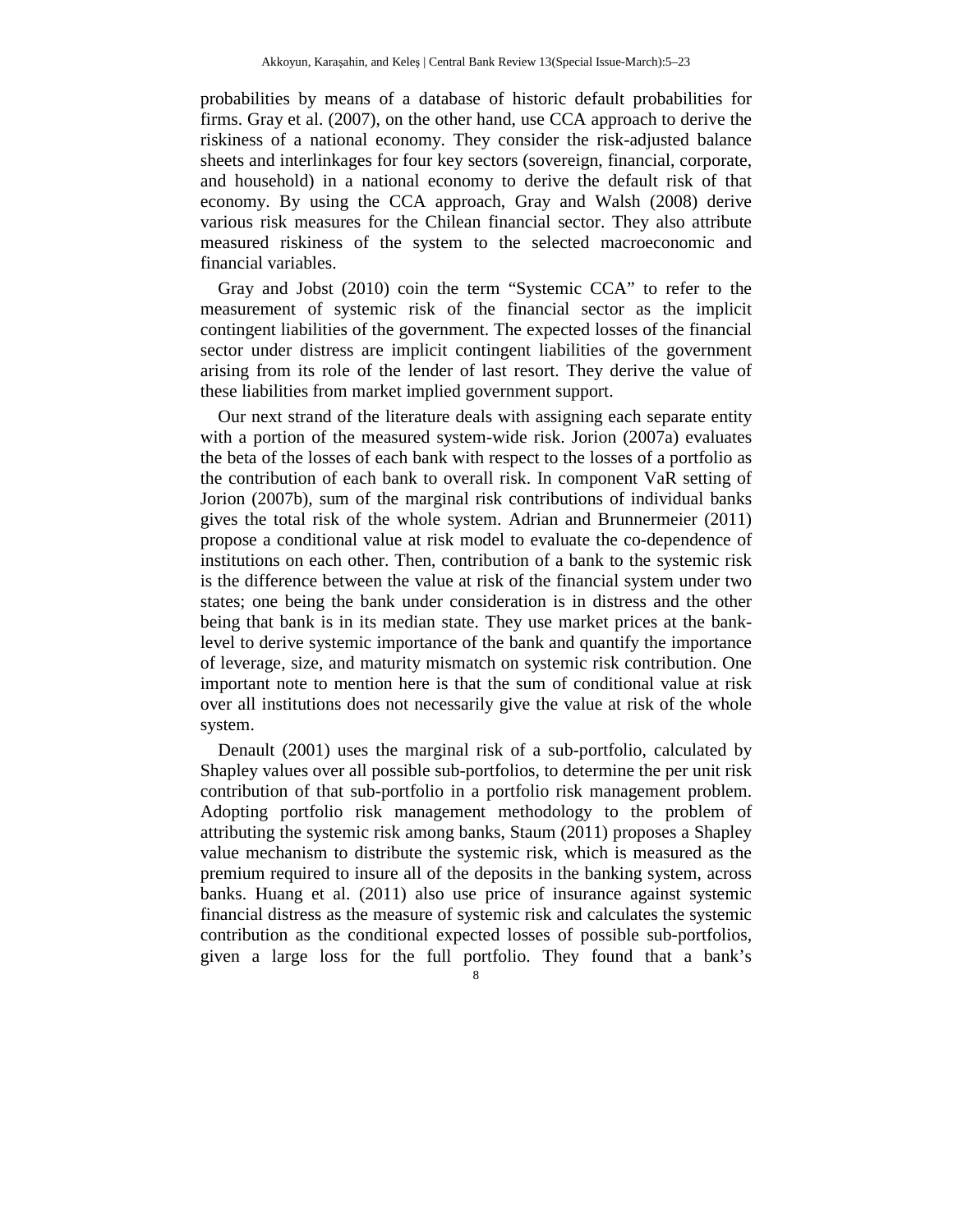contribution to the systemic risk is a linear function of its size and a nonlinear function of its individual probability of default and its asset correlation with other banks in the system. On the other hand, Tarashev et al. (2009) find that the systemic importance of a bank is convex function of its size i.e. systemic importance grows faster than size.

The methodology that we use to distribute systemic risk among banks is similar to that used by Tarashev et al. (2009). They borrow the notion of Shapley value from game theory to distribute systemic risk among individual banks. The contribution of a bank to the systemic risk is not limited to the expected losses that it incurs on other entities in the event of default. One bank's riskiness has impact on the probability of default of other banks and quantity of the losses in the system as well. Shapley value enables to derive risk contribution of an individual bank as the average of marginal changes in the risk of all possible subsets. This contribution mainly depends on the size, individual probability of default, and exposure of the bank to common risk factors. Drehmann and Tarashev (2011) add interbank connections to the previous paper to account for the role of bank in propagation of exogenous shocks through the system.

### **3. The Model**

Our model has two dimensions; one involves the calculation of systemic risk and the other deals with the distribution of the calculated risk across banks. In the first subsection, we introduce the CCA approach, on which our systemic risk calculation is based, and then we present the notion of Shapley value that we use for attributing the risk across banks.

# **3.1. CCA**

In this subsection, we briefly give a picture of CCA, which we employ to derive the credit risk profiles of banks from the observed market variables. The methodology applied originates from the seminal paper of Merton (1973), in which Merton extends the general idea of option pricing theory to corporate liabilities.

The assumptions made in CCA are as follows; perfect capital markets with no transaction costs, taxes and equal access to information for all investors, continuous trading, stochastic movement of the value of the firm with Ito dynamics, constant volatility of assets, non-stochastic term structure for interest rates, shareholder wealth maximization, perfect bankruptcy and anti-dilution protections, and perfect liquidity (Jones et al., 1984).

This setting assumes that a firm issues two types of securities; equity and debt. Equity, E, does not pay any dividends and the firm needs to pay its debt, which is amount of D, at the end of a time period T. At the end of T, if

 $\overline{9}$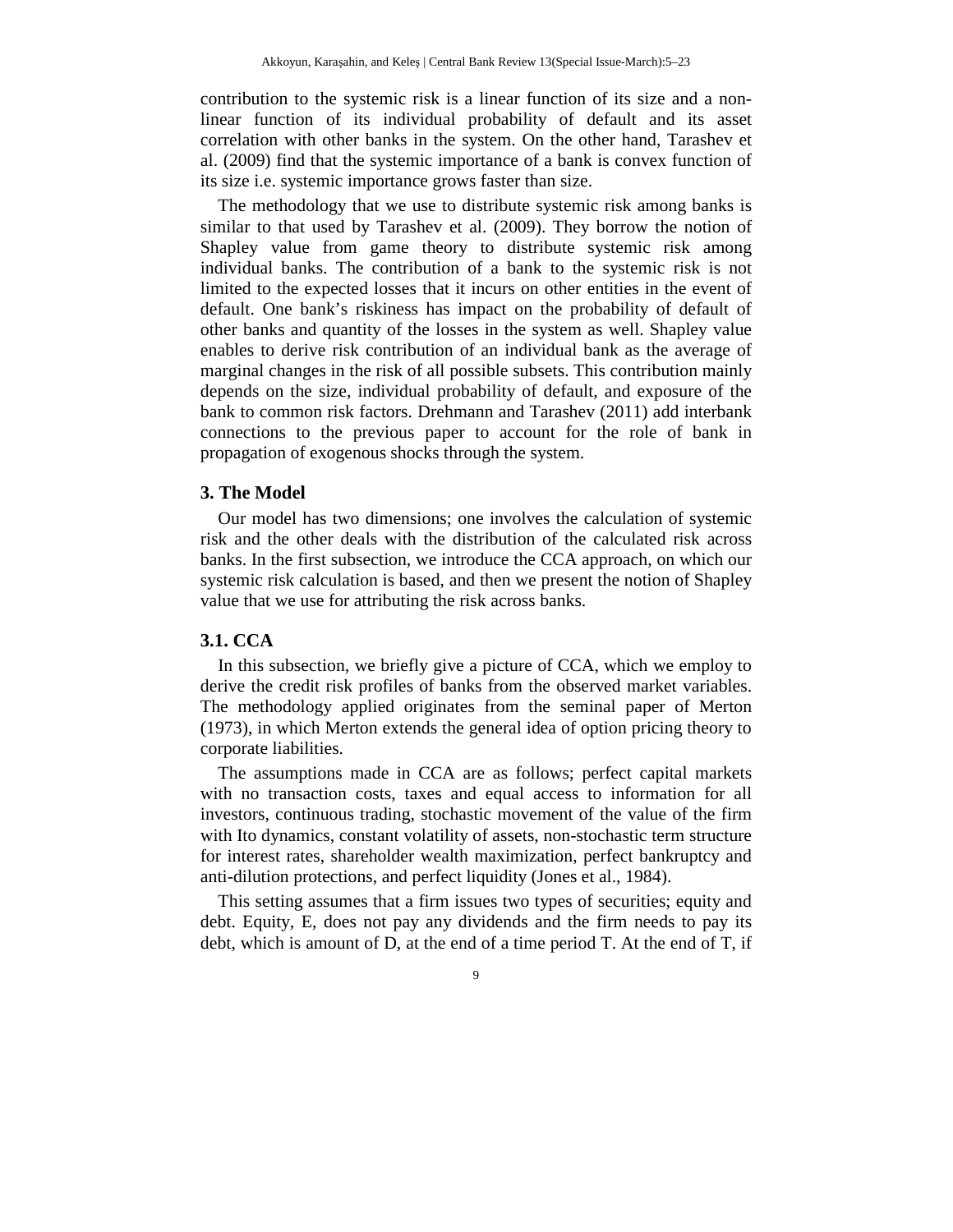assets, V exceed debt, the payment of the debt is realized and the remaining belongs to the shareholders. If the value of assets is less than the debt, then the firm defaults and shareholders receive nothing. Thus, the equity at the time of T can be characterized as following:

$$
E_T = max[V_T - D; 0]
$$
 (1)

This payoff is same as the payoff of a European call option on the assets of the firm where strike price is the debt of the firm (D) to be repaid. Assuming that the value of the assets moves throughout time with Geometric Brownian Motion having a constant volatility  $(\sigma_V)$  and the risk free interest rate (r) has a constant term structure, Black-Scholes-Merton option pricing model is an available tool for establishing the relationship between equity price and assets.

$$
E_0 = V_0 N(d_1) - D e^{-rT} N(d_2)
$$
 (2)

where  $d_1 =$  $\ln\left(\frac{V_0}{D}\right) + \left(r + \frac{\sigma_v^2}{2}\right)$  $\frac{\sigma_{\nu}^2}{2}$  $T$  $\frac{\partial}{\partial v} \frac{\partial}{\partial \overline{r}}$  and  $d_2 = d_1 - \sigma_V \sqrt{T}$ 

In this framework, since the value of the equity is a function of the value of assets, using Ito's lemma it can be shown that the volatility of the equity is related with the volatility of assets according to the following Equation:

$$
\sigma_E E_0 = \frac{\partial E}{\partial V} \sigma_V V_0 = N(d_1) \sigma_V V_0 \tag{3}
$$

Equations 2 and 3 enable us to determine the unobserved value of assets and volatility of assets from the observed equity price, volatility of equity, maturity of debt, and level of debt. Having obtained these values, the probability of default (PD) can be determined since it is simply the probability of assets being under the debt level at the end of the period and given by  $N(-d_2)$ .

Expected loss for the creditors of the firm can also be assessed in the same manner. Market price of the debt today equals the value of assets over the value of equity. On the other hand present value of debt is simply the discounted debt amount to be paid at time T. Thus expected loss for the debt can be expressed as:

$$
EL = 1 - \frac{(V_0 - E_0)}{De^{-rT}}
$$
\n(4)

After having probability of default and expected loss for the debt, since exposure at the default is the whole amount of the debt, loss given default, can be evaluated as:

$$
LGD = \frac{EL}{PD} \tag{5}
$$

These three variables, namely probability of default, loss given default and expected loss, draw a complete picture of the credit risk profile for the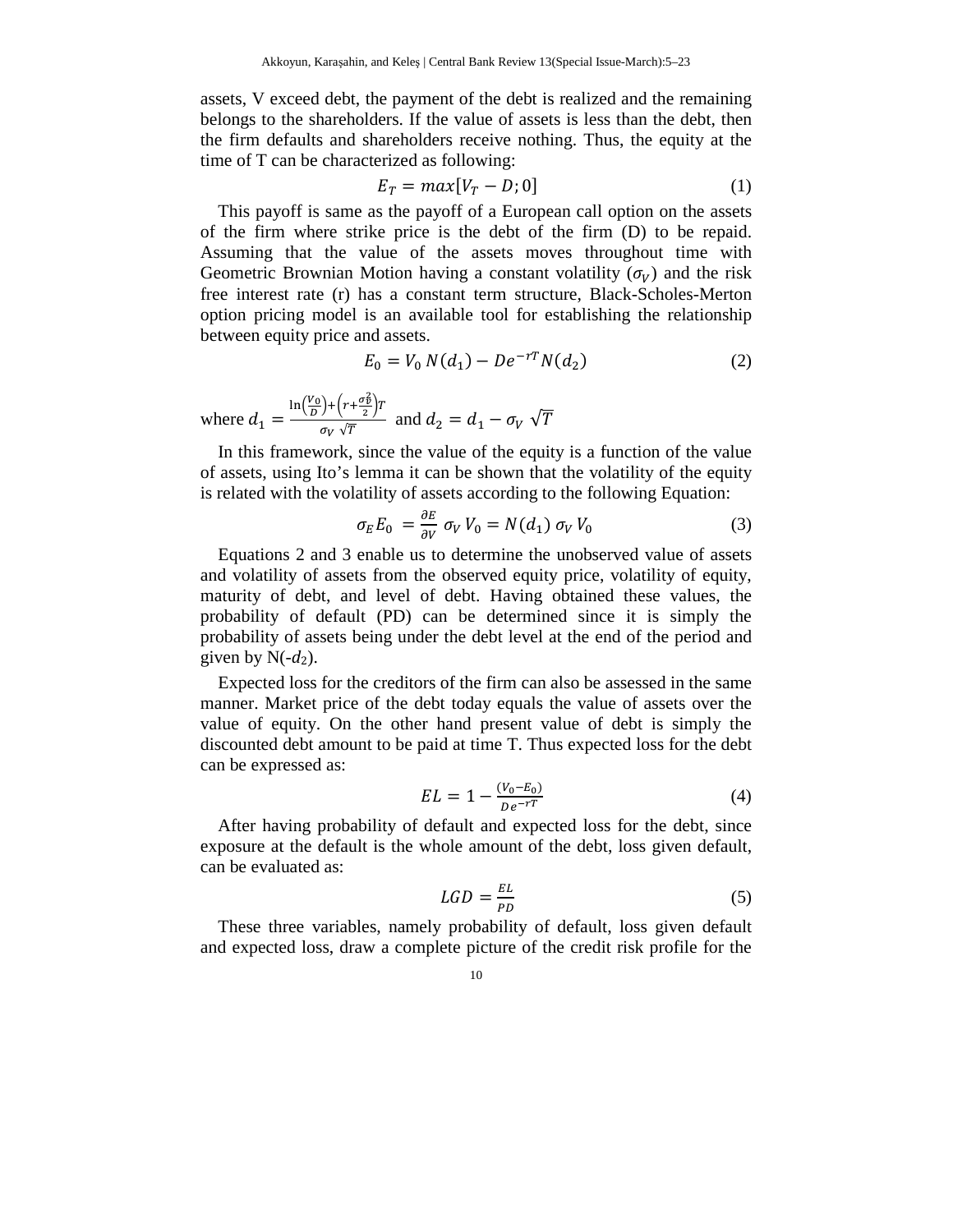firm. It should be strictly underlined that since Merton's model uses market prices, this credit risk profile reflects the perceptions of equity market participants for the firm in a risk-neutral world.

CCA framework gives us the distribution of the asset value at time T. We can calculate the expected shortfall (ES) which corresponds to the tail risk by using this distribution. We use 1% threshold for the tail risk and derive the expected shortfall as the expected loss for the worst 1% cases. Then expected shortfall for worst α% cases can be expressed as:

$$
ES = 1 - \frac{V_0 (1 - N(\sigma_V \sqrt{T} - N^{-1}(a)))}{\alpha D e^{-rT}}
$$
(6)

where  $N^{-1}$  is inverse cumulative normal distribution.<sup>3</sup> Note that we calculate expected shortfall for the all possible sub-portfolios including entire banking system. We treat each sub-portfolio as a single entity. Thus, we use the total market capitalizations and debts of the individual banks in the sub-portfolio as the equity and debt of that entity, respectively. Also, we calculate the return of each sub-portfolio by weighting the returns of the banks in that portfolio by their market capitalization. Thus, the above formulation implicitly takes into account relative bank sizes and asset correlations.

## **3.2. Shapley Value**

 $\overline{\phantom{a}}$ 

In this subsection, first we define cooperative games and introduce Shapley value. After that, we discuss the Shapley value in terms of attribution of systemic risk to individual institutions in the system. Finally, we assess the use of Shapley value to distribute the risk calculated by the Merton model.

Cooperative games in game theory deal with the games that players can generate a worth by combining their skills. A cooperative game  $(N; v)$ characterized by set of players *N* and its characteristic function  $v : 2^N \rightarrow R$ , which assigns a real value to any subset of *N*. In all cooperative games, value of empty subset is assumed to be zero,  $v(\phi) = 0$ , and coalition formed by the participation of all players is called as grand coalition.

The main goal in a cooperative game is to distribute the value of the grand coalition among all players. A value operator takes a cooperative game  $(N; v)$  as input and produces |N|-dimensional pay-off vector. Value operators can be interpreted as solution concepts for cooperative games.

Shapley value (1953) is a value operator that takes into account the marginal contributions of each player in each coalition. Let  $N = \{1,2,...,n\}$  denotes the set of players in a cooperative with characteristic function  $v: 2^N \to R$ . The Shapley value for player i:

<sup>&</sup>lt;sup>3</sup> The derivation for expected shortfall is provided in the Appendix.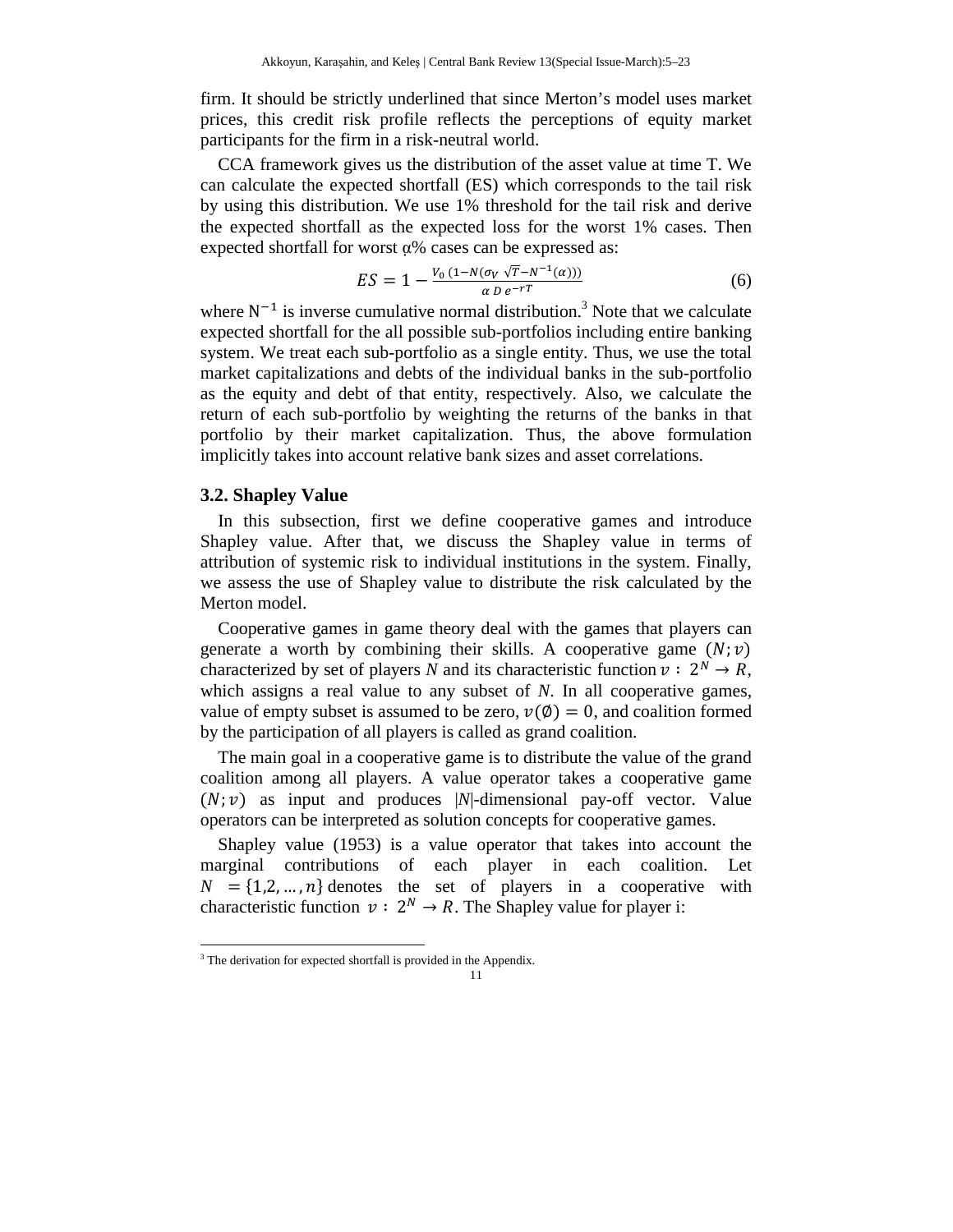Akkoyun, Karaşahin, and Keleş | Central Bank Review 13(Special Issue-March):5–23

$$
\varphi_i(v) = \sum_{S \subset N \setminus \{i\}} \frac{|S|!(n-|S|-1)!}{n!} \left( \nu(S \cup \{i\}) - \nu(S) \right) \tag{7}
$$

where the fraction term corresponds to the probability of player i entering into coalition S when players are ordered randomly and the remaining term corresponds to marginal contribution of player i to coalition  $S \subset N\setminus\{i\}$ . The probability is calculated under the assumption that all permutations are equally likely. Since Shapley value is a value operator, it satisfies  $\sum_{i \in N} \varphi_i(v) = v(N)$ .

**Example 1**: Let  $N = \{1,2,3\}$ . The characteristic function:  $v(\emptyset) = 0$ ,  $v({1}) = v({2}) = 3, v({3}) = 6, v({1,2}) = 6, v({1,3}) = v({2,3}) = 15,$  $v({1,2,3}) = 18$ . Players 1 and 2 are symmetric in this game.

| <b>Table 1. Calculation of Shapley Value</b> |                         |                         |                         |
|----------------------------------------------|-------------------------|-------------------------|-------------------------|
| Perm.                                        | Player 1                | Player 2                | Player 3                |
| 123                                          | $v({1}) - v(\emptyset)$ | $v({1,2}) - v({1})$     | $v({1,2,3}) - v({1,2})$ |
| 132                                          | $v({1}) - v(\emptyset)$ | $v({1,2,3}) - v({1,3})$ | $v({1,3}) - v({1})$     |
| 213                                          | $v({1,2}) - v({2})$     | $v({2})-v(\emptyset)$   | $v({1,2,3}) - v({1,2})$ |
| 231                                          | $v({1,2,3}) - v({2,3})$ | $v({2})-v(\emptyset)$   | $v({2,3})-v({2})$       |
| 312                                          | $v({1,3}) - v({3})$     | $v({1,2,3}) - v({1,3})$ | $v({3})-v(\emptyset)$   |
| 321                                          | $v({1,2,3}) - v({2,3})$ | $v({2,3}) - v({3})$     | $v({3})-v(\emptyset)$   |

The first column includes the all possible permutations. The permutation 123 corresponds the ordering started by player 1 and after that player 2 and player 3 enter, respectively. All probabilities assigned to each permutation are equal, 1/6, and add up to 1. The second column shows the marginal contribution of player 1 to subsets associated with the permutations. The remaining columns display the marginal contributions of player 2 and player 3 respectively.

The Shapley value for players can be calculated as:

$$
\varphi_1(v) = \varphi_2(v) = \frac{1}{6} (3 + 3 + 3 + 3 + 9 + 3) = 4
$$

$$
\varphi_3(v) = \frac{1}{6} (12 + 12 + 12 + 12 + 6 + 6) = 10
$$

Since players 1 and 2 are symmetric, their Shapley values are the same. Also the sum of Shapley values equal to the value of grand coalition  $N = \{1,2,3\}, \sum_{i \in N} \varphi_i(v) = 18 = v(N).$ 

Shapley value satisfies the properties given below:

**Symmetry:** If player i and j are symmetric in the game  $(N; v)$ , the Shapley values are equal for i and j i.e.  $\varphi_i(v) = \varphi_j(v)$ .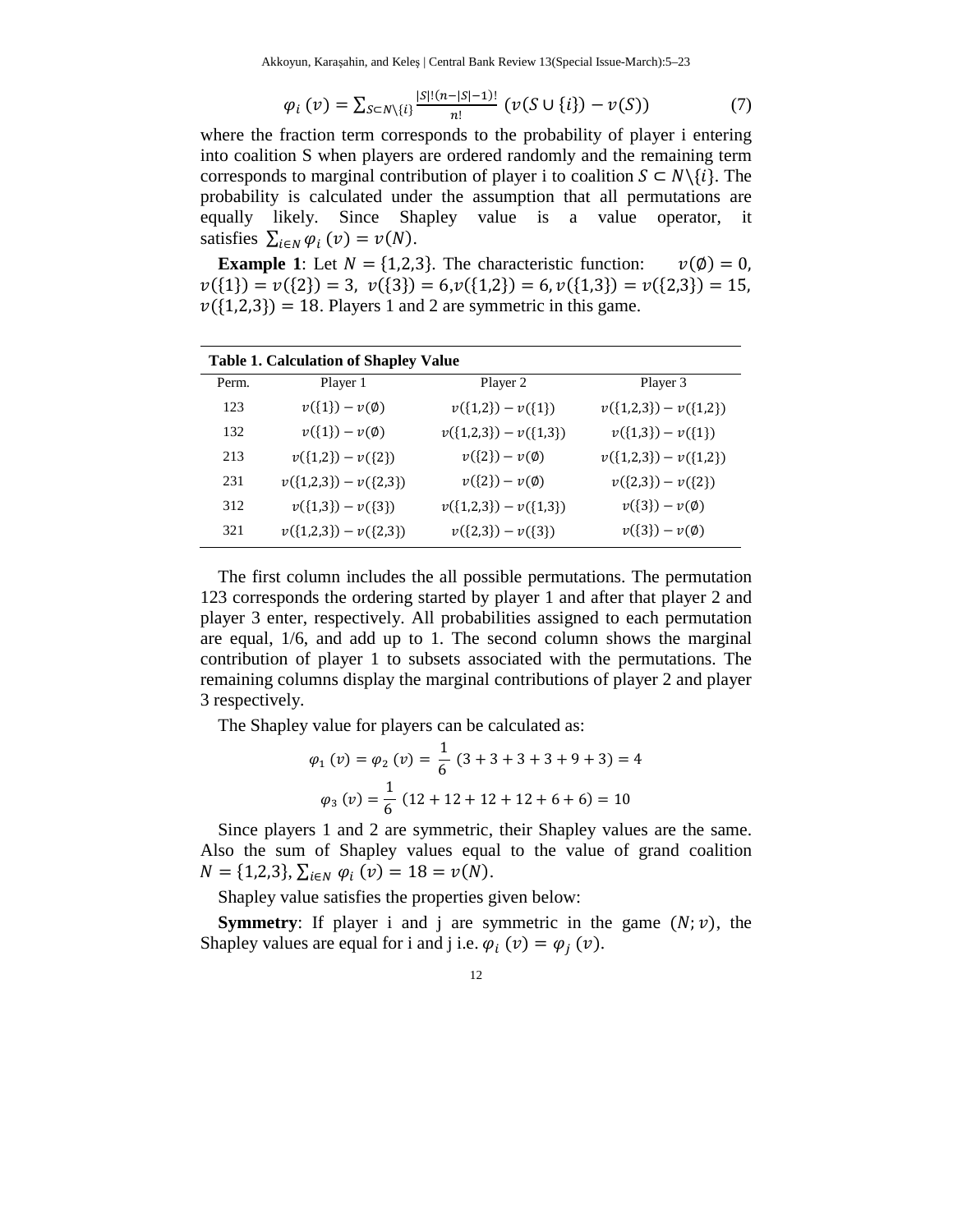**Dummy:** If player i is dummy player in the game  $(N; v)$ ,  $v(S \cup \{i\}) - v(S) = 0$ ,  $\forall S \subset N\{i\}$ , the Shapley value for player i equals to zero i.e.  $\varphi_i(v) = 0$ .

**Additivity:** Let  $(N; v_1)$  and  $(N; v_2)$  are any two coalitional games. If  $(N; w)$  is the sum of two games:  $\forall S \in 2^N, w(S) = v_1(S) + v_2(S)$ , then  $\forall i \in N, \varphi_i (w) = \varphi_i (v_1) + \varphi_i (v_2).$ 

**Linearity:** Let  $(N; v)$  and  $(N; w)$  are two coalitional games s.t.  $\forall S \in 2^N, v(S) = \lambda w(S)$  for some  $\lambda \in R$ . Then  $\forall i \in N$ :  $\varphi_i(v) = \lambda \varphi_i(w)$ .

Shapley (1953) shows that Shapley value is the unique value operator that satisfies symmetry, dummy, and additivity properties. Tarashev et al. (2009) discuss the appealing implications of linearity.

As mentioned in previous subsection, Merton model prices the risk in the market by using the asset prices, debt, and risk free return. We calculate the risk of all subsets as expected shortfall of these portfolios and use the Shapley values in order to distribute the system wide risk.

Shapley value ignores the network effects which may distort the risk attribution. However, direct liabilities of Turkish banks to each other are not in considerable terms and interactions between banks are mainly caused by being exposed to common risk factors.

#### **4. Data**

Operating in a high inflationary and fiscal dominant macroeconomic environment in the late 1990s, Turkish banking system could be characterized with low level of financial intermediation, high share of government bonds in assets, a result of financing government deficits, low credit to deposit ratios, insufficient risk management practices, and low levels of foreign investments. By means of a comprehensive reform package, which took place in the aftermath of the crises and enabled public banks to strengthen their capital structures, the banks with problems of rolling over their liabilities were taken under the oversight of Savings Deposit Insurance Fund (SDIF), measures were taken to support financial soundness of private banks and regulatory and supervisory framework was improved. Turkish Banking System responded positively to these policies and, with the help of diminishing fiscal dominance and enhancing macroeconomic stability, has started conventional banking practices of lending to real sector on a sound basis.

Taking into account the structural break that Turkish banking system experienced in the aftermath of the devastating 2000 and 2001 crises, we do not extend the scope of our study to pre-2000 period.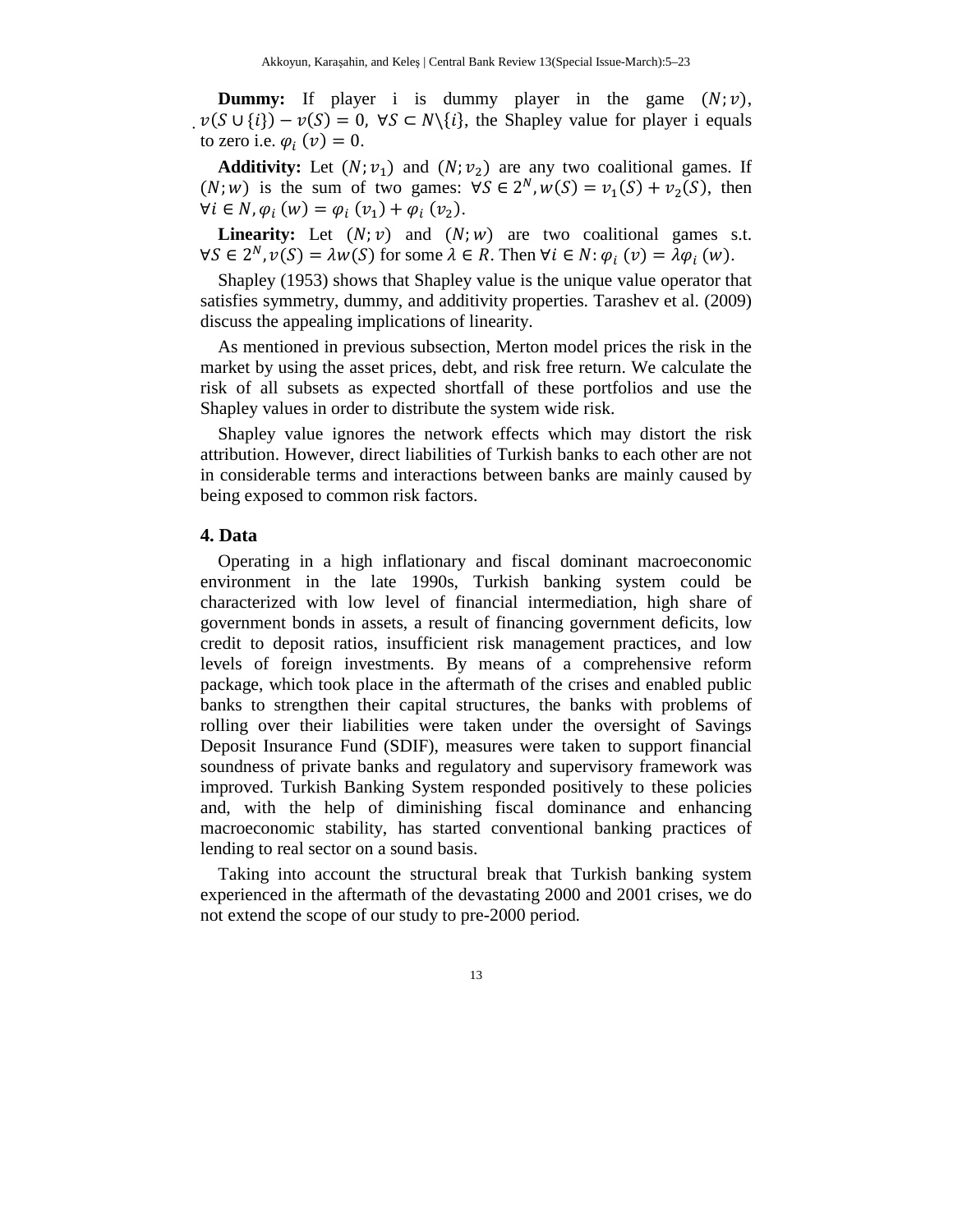To be able to apply Merton model, we use only those banks whose stocks are traded on the Istanbul Stock Exchange. Among the ISE listed banks, we focus on those with total asset size not less than 1% of the whole sector. Our sample period covers three important periods; one being the Turkish balance of payment crisis of November 2000, banking sector crisis of February 2001 and finally the global financial crisis that began in summer of 2007. However, we have to split the sample period in order to have the maximum number of banks that qualify our selection criteria.

For the whole time period between June 2000 and March 2012, we have only 4 banks that are both traded on ISE and satisfy minimum 1% asset size qualification.<sup>4</sup> As of June of 2000, total share of assets of this sample is around 25%. In order to have a better representation of the system and to shed more light on the global crisis period, we extend our sample to include four more banks that satisfy our data selection criteria during the recent period between June 2007 and March 2012. Share of assets of this enlarged sample is almost 70% of that of the whole system as of June 2007.

Our data source for the equity, debt, and risk free interest rate is Bloomberg. We have used market capitalizations of each bank as the market value of equity and total liabilities excluding shareholders' equity as the amount of debt to be paid. For possible subsets of banks, we treat each subset as a single entity. Thus, we use the total market capitalizations of the individual banks in the subset as the equity of that entity. The same treatment also applies for the amount of debt. We have used the benchmark interest rate in ISE Bonds and Bills Market, which is the annual compound yield of the on the run zero coupon government security, as the risk free interest rate in our estimations.

Considering the short duration of the total liabilities of the Turkish banking system, we assumed that the total debt matures within 3 months (we take T=0.25 year in the Merton model). When we merge individual banks under the roof of larger portfolios, we calculate the return of each portfolio by weighting the returns of the banks in that portfolio by their market capitalization. We calculate yearly volatility of equity by annualizing the daily volatility of the most recent 21 trading days.

### **5. Results**

 $\overline{\phantom{a}}$ 

As discussed in the previous section, for the whole time period between June 2000 and March 2012, we have only 4 banks that are both traded on ISE and satisfy minimum 1% asset size qualification. And for the global crisis period, beginning with June 2007 till March 2012, we have 8 banks

<sup>&</sup>lt;sup>4</sup> We exclude one of the banks that passes our qualification criteria since it underwent a merger operation.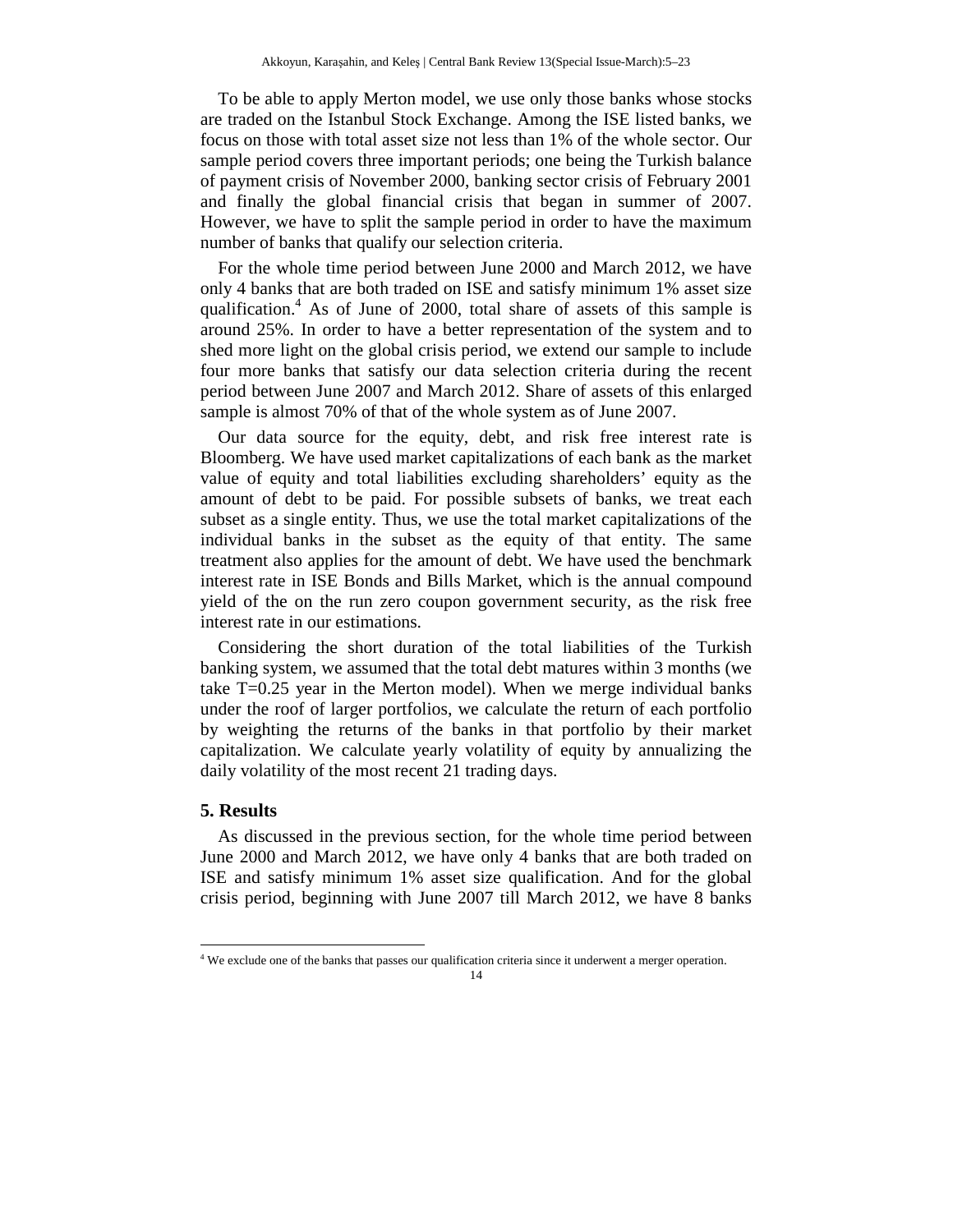that satisfy our criteria. We report the results for both time periods separately.

For the whole time period, we first report the risk neutral probability of default rates (Figure 1) and expected shortfall values (Figure 2) for individual banks and for the system, as if it were only composed of these four private banks which constituted approximately a quarter of the total assets of the system at that time. Individual probability of default rates exhibit simultaneous peaks especially in December 2000, February 2001, November 2002, March 2003, and October 2008. Probability of default hikes in other periods may be regarded as idiosyncratic rather than systemic shocks to the banks. The levels of probability of default rates imply that 2000 and 2001 banking crises were perceived to be more devastating than the global financial crises of 2008 by the market participants. Expected shortfalls, calculated by the risk neutral probabilities, of this four-bank system also exhibit a similar pattern. Although expected shortfalls of individual banks display more severe hikes at different time episodes, the expected shortfall of the four-bank system, shown by solid black line, has never reached levels that it attained during December 2000 and February 2001 crises. This four-bank system even performed well during the global financial crisis of 2008. The most severe hike in the expected shortfall of an individual bank takes place in May 2002, when that bank had hard times due to rumors of merging with its defaulted group bank.

Figure 3 shows the attribution of risk, expected shortfall of the system, across banks. We present overall expected shortfall of the system by the solid black line and contribution of each bank to the expected shortfall of the system by colored bars. According to our calculations, expected shortfall of the whole system wanders around zero except 2000 and 2001 banking crises and March 2003. Regarding the attribution of this expected shortfall to individual banks, both 2000 and 2001 crises point out the existence of a common shock that hit the system. None of the banks in the system were able to escape from the devastation brought about by the two crises. Towards the end of 2001 crisis, the existence of two banks eliminates the risk created by the other two in the system. More interestingly, the idiosyncratic hike, caused by the aforementioned merger rumors, in the expected shortfall of an individual bank in June 2002 is totally dampened by the other three banks in the system. Thanks to the gradual amelioration that took place in the aftermath of the 2000 and 2001 crises, the system of these four banks have not confronted a systemic shock as serious as those occurred during the 2000 and 2001 crises. In March 2003, possible negative outcomes caused by the Iraq war increased the tension in the stock exchange and created another systemic shock to the banking system. Accordingly, expected shortfall of the four bank system shows another peak in this period.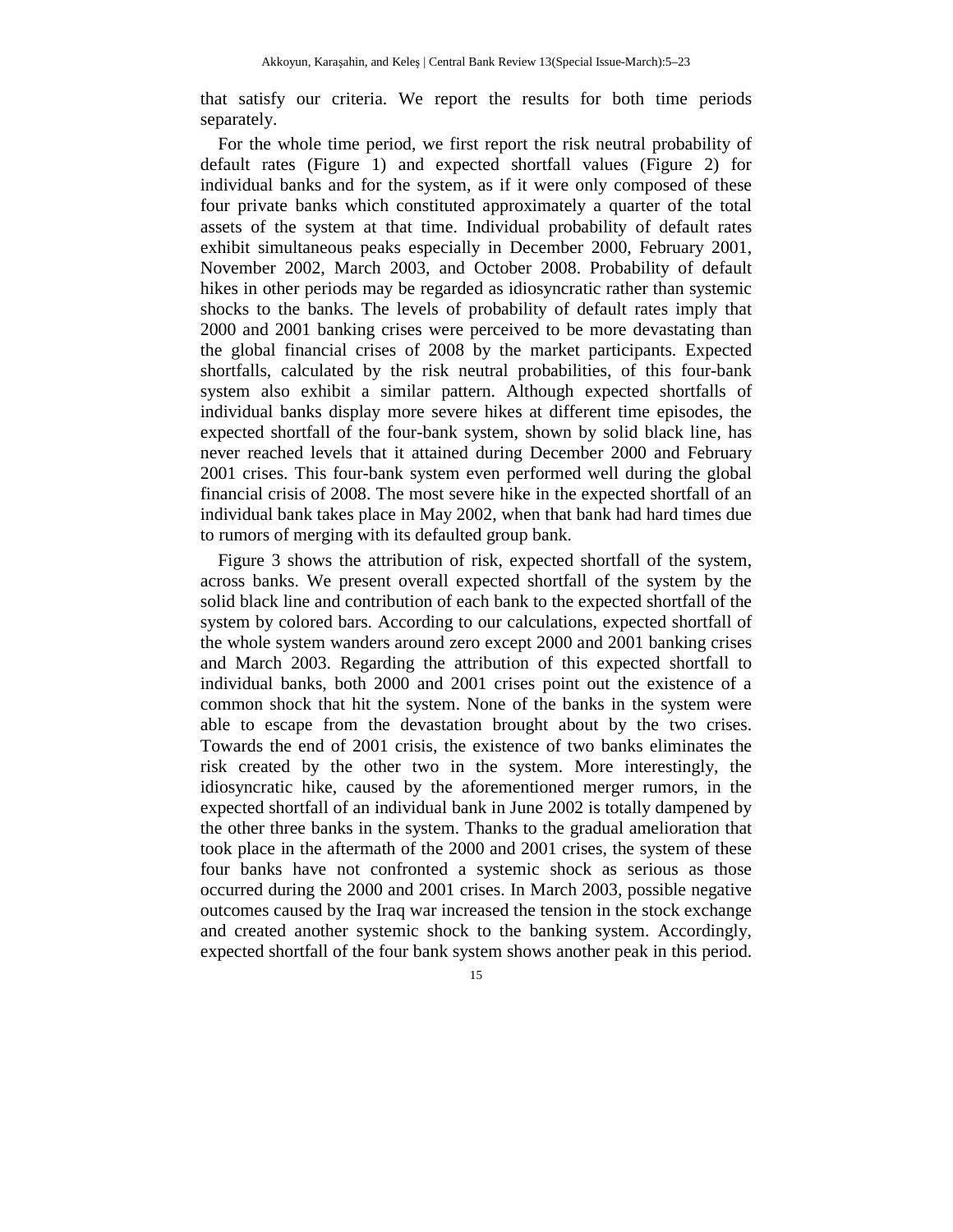During 2008 global financial crisis, the expected shortfall of the system exhibits a negligible amount of systemic risk.

In order to have a better representation of the system during global financial crisis, we expand our sample to include four more banks. These additional four banks are again the only ones that both qualify for our asset size criterion and are listed in the ISE. Among these eight banks, two are state banks and remaining six are private banks, of which two are owned by foreign partners. Our system of eight banks constitutes almost 70% of the total assets in the banking system as of June 2007. With this new sample, we investigate the systematic importance of the individual banks and associated risk pattern of the system during the global financial crisis.

We again report the risk neutral probability of default rates (Figure 4) and expected shortfall values (Figure 5) for individual banks and for the system. In Figure 4, we observe two time episodes in which probability of default rates of some banks, but not all, exhibit significant hikes. In the first episode, the two private banks experience a simultaneous increase in their probability of defaults by July 2008. These two banks are those with foreign partners. With their main partners being in the center of the crisis, market participants perceived these to be more risky than others by the summer of 2008. However, by October 2008 the focus of the anxiety was tilted towards a state bank with specialization on loans to small and medium enterprises. With the collapse of Lehman Brothers in September 2008, the concerns about the adverse effect of the crisis on the global economy increased by the autumn of 2008. With intensifying global recession woes, market participants seem to regard this state bank more risky than others as it is more prone to adverse changes in the business cycle than others. These patterns in probability of defaults are also reflected in expected shortfalls that are shown in Figure 5. Due to its high probability of default, state bank H exhibits a very high level of expected shortfall. Expected shortfalls of the above mentioned two private banks are not high due to their relatively small sizes.

Finally, Figure 6 shows the attribution of risk across banks within this eight-bank system. Inclusion of four more banks into the system seems to significantly alter the overall riskiness of the system. The solid black line represents our calculation of systemic risk within this eight-bank system. And again, we show the contribution of each bank to the systemic risk with colored bars. Excluding the four months of crisis period, the total expected shortfall of the system is slightly above zero. However, at the peak of the crisis, in October 2008, the total expected shortfall of the eight-bank system becomes significantly larger than that of the system with four banks. In the simplest term, this shows that four-bank system is far from being a representative for the whole system or it is financially more sound than the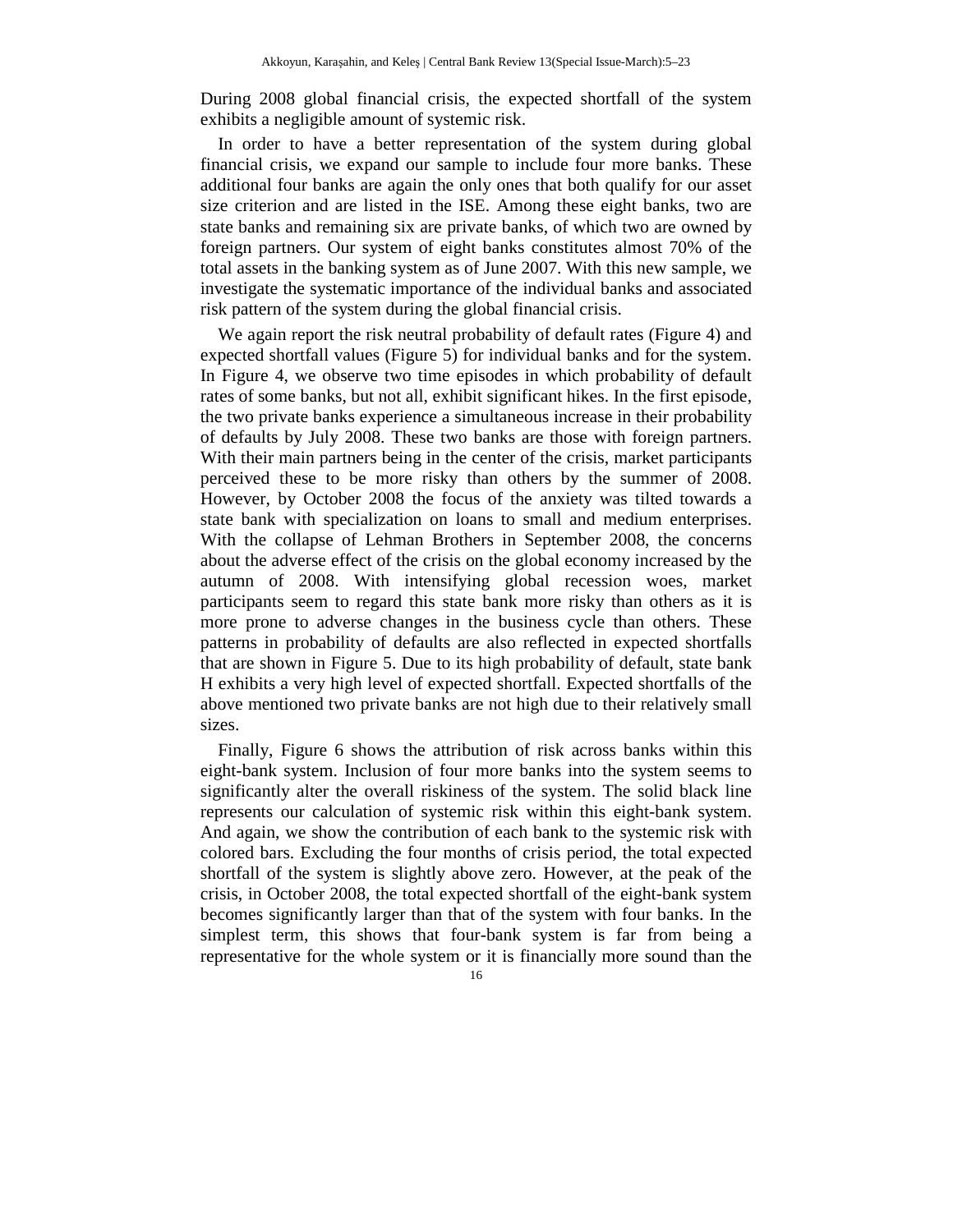remaining banks in the system. Hence, simply considering the four-bank system and making comparison among global financial crisis and previous crises may not be appropriate.

Taking a detailed look at the beginning, July of 2008, and the peak, October 2008, of the crisis period indicates that the existence of other banks in the system contributed to the elimination of the risk brought about by the two private banks with foreign partners and one specific state bank, respectively. In our view, this indicates the overall resilience of the system during the global financial crisis period.

# **6. Conclusion**

In order to find out systemic importance of each individual bank within the Turkish banking system, we jointly make use of two distinct models; contingent claims analysis and Shapley value in game theory. By using the expected shortfall derived from the Merton model as a measure of systemic risk, we are able to derive systemic importance for those banks that are listed in the Istanbul Stock Exchange and have asset size not less than 1% of the whole system.

Our calculations reveal that the expected shortfall of the four bank system has reached to considerably high levels during December 2000, February 2001, March 2003, whereas this four bank system shows resilience during the global financial crisis of 2008. On the other hand, when we take into account four other banks and enlarge our sample, we see that Turkish banking system has been prone to systemic shock in October 2008 since both probability of default rates and expected shortfall levels increase.

In eight bank system, the existence of healthy banks seems to eliminate idiosyncratic shocks within the system and idiosyncratic hikes have not turned into severe systemic events. During the global financial crisis of 2008, we see that the distribution of systemic risk to the banks show a considerable variety. For instance bank F increases the systemic risk in September, October, and November 2008 whereas bank C acts in the other direction during the same period.

For future research, the volatility of equity can be modeled with GARCH models and the instantaneous changes in volatilities could be captured. Also, with the accumulation of data as the new banks are listed in ISE, the sample could be enlarged in the near future.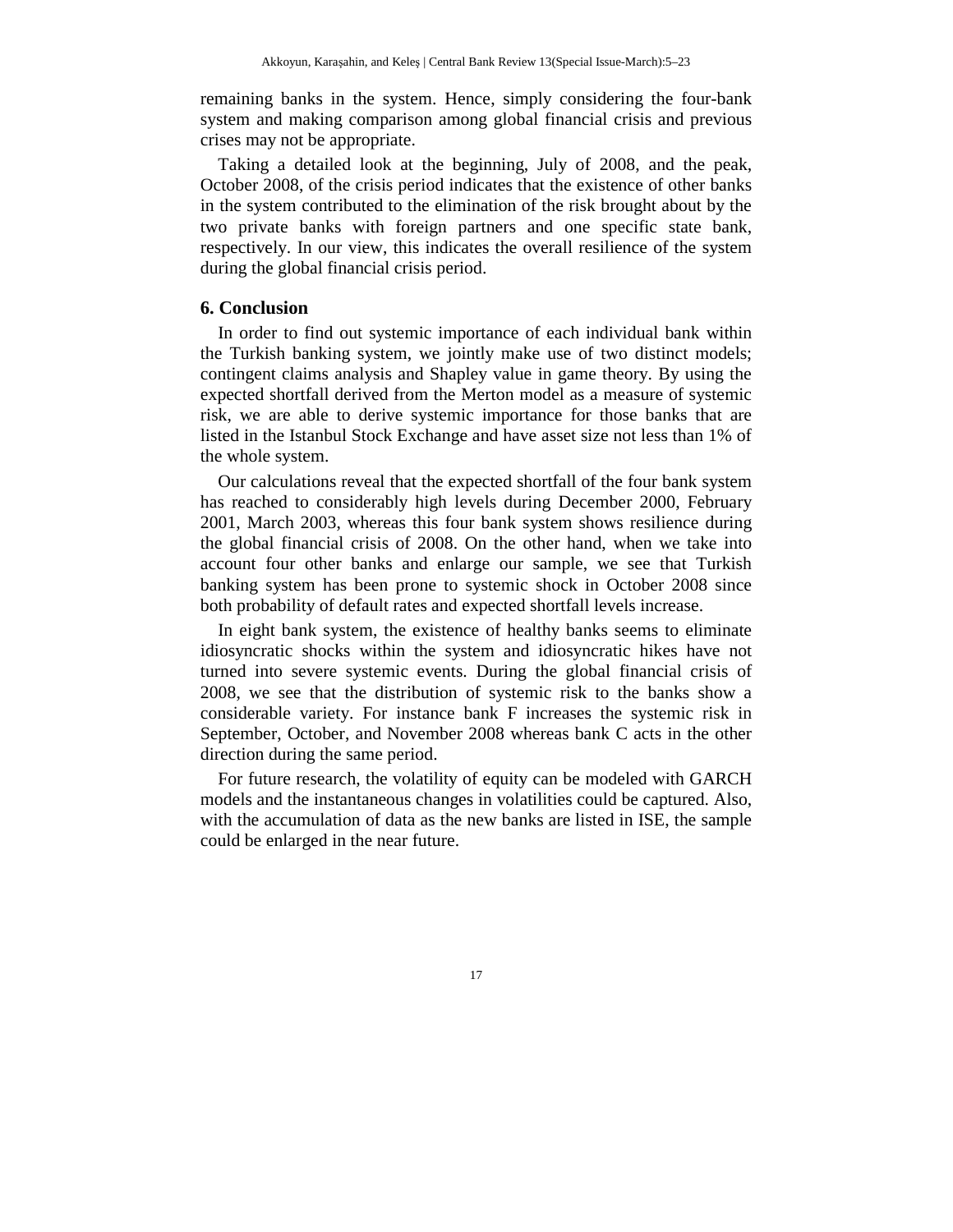#### **References**

Adrian, T. and Brunnermeier, M. (2011). "CoVaR" *NBER Working Papers 17454*, NBER.

- Bisias, D., Flood, M., Lo, A.W., and Valavanis, S.(2012), "A Survey of Systemic Risk Analytics" *Office of Financial Research* Working Paper.
- Denault, M. (2001). "Coherent Allocation of Risk Capital" *Journal of Risk*, 4, 1-34.
- Drehman, and Tarashev N.,(2011), "Measuring the Systemic Importance of Interconnected Banks" *BIS Quarterly Review*, March.
- Gray, D., and Jobst, A., (2010), "Systemic CCA A Model Approach to Systemic Risk" *Working Paper*, International Monetary Fund.
- Gray, D., Merton, R., and Bodie, Z. (2007). "New Framework for Measuring and Managing Macrofinancial Risk and Financial Stability*" NBER Working Papers13607,* NBER.
- Gray, D., and Walsh, J., Z. (2008). "Factor Model for Stress-testing with a Contingent Claims Model of the Chilean Banking System" *IMF Working Papers* WP/08/89.
- Huang, X., Zhou, H., and Zhu, H. (2011). "Assessing the Systemic Risk of a Heterogeneous Portfolio of Banks During the Recent Financial Crisis" *Journal of Financial Stability*.
- Jones, E., Mason, S. P. and Rosenfeld, E. (1984). "CCA of Corporate Capital Structures: An Empirical Investigation" Journal of Finance, *American Finance Association*, vol. 39(3), pages 611-25, July.
- Jorion, P. (2007a) "Bank Trading Risk and Systemic Risk" *NBER Chapters in: The Risks of Financial Institutions*, pages 29-58 NBER.
- Jorion, P. (2007b), "Value at Risk .The New Benchmark for Managing Financial Risk" *Financial Markets and Portfolio Management*, Volume 21, Number 3.
- Merton, R. C. (1973). "An Intertemporal Capital Asset Pricing Model" *Econometrica,* Vol. 41, No. 5 (Sep., 1973), pp. 867-887.
- Shapley, L. S. (1953). A Value for n-Person Games. In Contributions to the Theory of Games II. A.W.Tucker and R.D. Luce (eds.), *Princeton University Press,* 307-317.
- Staum, J. (2011). "Systemic Risk Components and Deposit Insurance Premia" *Northwestern University*, Mimeo.
- Tarashev, N., Borio, C., and Tsatsaronis, K. (2009). "Attributing Systemic Risk to Individual Institutions: Methodology and Policy Implications" *BIS Quarterly Review*.

*ACKNOWLEDGMENTS* We thank Turalay Kenç, FISA study group members, Tanju Yorulmazer, and two referees for valuable comments and suggestions. Also we thank seminar participants at the Bilkent University and annual internal conference of Central Bank of the Republic of Turkey.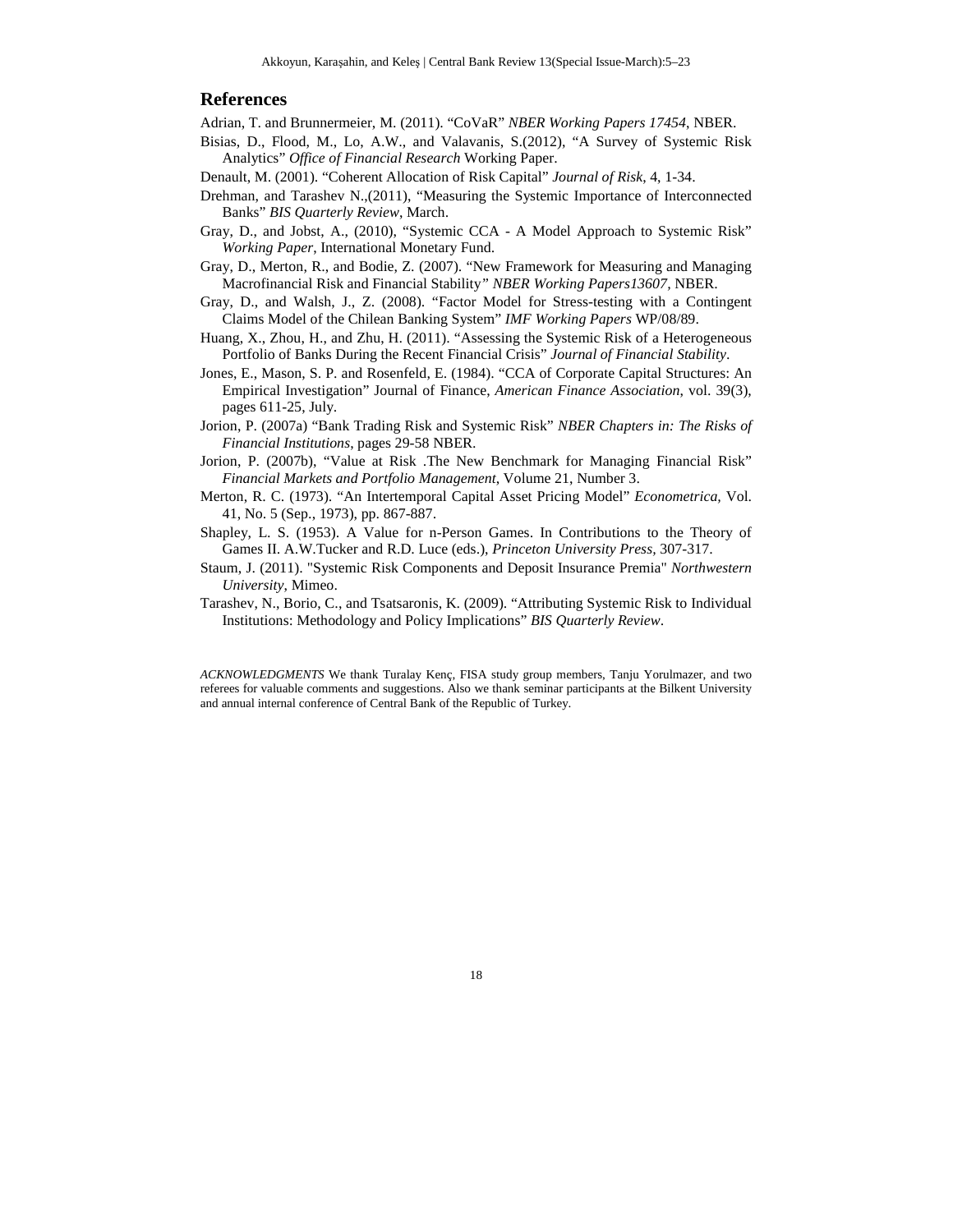## **Appendix**

This part shows the derivation of the expected shortfall we use in our calculations. Under the assumptions of CCA, it can be shown that asset value at time T,  $V_T$ , is log-normally distributed and natural logarithm of the asset value is normally distributed (with mean  $ln(V_0) + (r - \frac{\sigma_v^2}{2})$  $\frac{\partial v}{\partial x}$  and standard deviation  $\sigma_v\sqrt{T}$ ). We want to obtain the expected shortfall, which is the expected loss in the tail of this distribution, i.e. the expected loss in the worst α cases. For this, we first derive the threshold for the asset value at time T,  $V_{threshold}$ , in the worst  $\alpha$  cases:

$$
\Pr(V_T \le V_{threshold}) = \alpha
$$
  
\n
$$
\Rightarrow \Pr(\ln V_T \le \ln V_{threshold}) = \alpha
$$
  
\n
$$
\Rightarrow \Pr\left(z \le \frac{\ln V_{threshold} - \ln V_0 - \left(r - \frac{\sigma_v^2}{2}\right)T}{\sigma_v \sqrt{T}}\right) = \alpha
$$
  
\n
$$
\Rightarrow V_{threshold} = \exp(N^{-1}(\alpha)\sigma_v\sqrt{T} + \ln V_0 + \left(r - \frac{\sigma_v^2}{2}\right)T)
$$

After finding this threshold, we want to obtain the expected shortfall, which equals expected loss for the cases that asset value falls below this threshold.

$$
ES = \frac{\left[D - \frac{\int_0^{V_{threshold}} V_T f(V_T) dV_T}{\alpha}\right] e^{-rT}}{D e^{-rT}}
$$

$$
\Rightarrow ES = \frac{\left[D - \frac{\left[\int_0^\infty V_T f(V_T) dV_T - \int_{V_{threshold}}^\infty V_T f(V_T) dV_T\right]}{\alpha}\right] e^{-rT}}{D e^{-rT}}
$$

$$
\Rightarrow ES = \frac{\left[D - \frac{\left[E[V_T] - \int_{V_{threshold}}^{\infty} V_T f(V_T) dV_T\right]}{\alpha}\right] e^{-rT}}{D e^{-rT}}
$$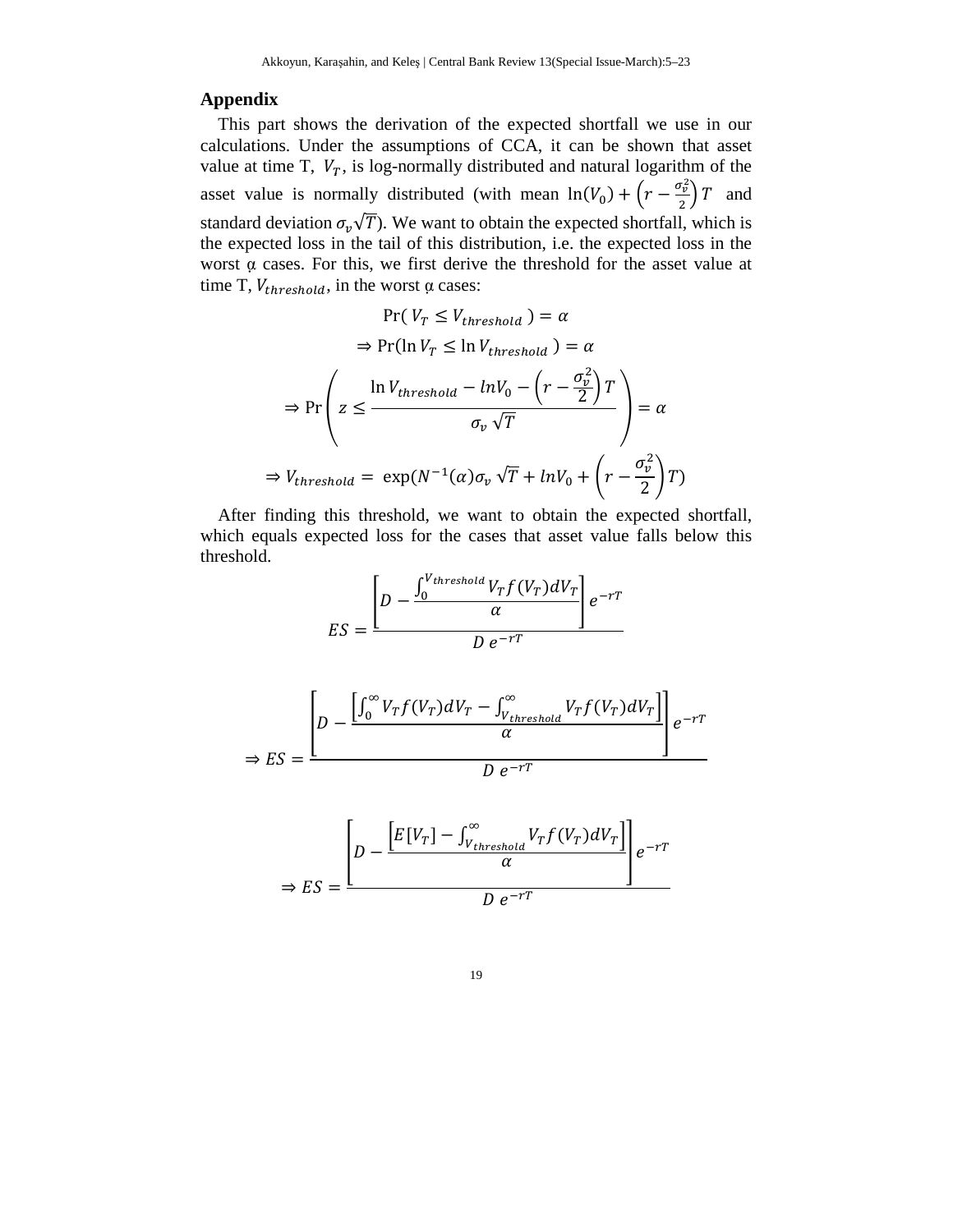By taking the partial expectation and taking into account the log-normal distribution of asset value at time T, this yields us to:



If we replace the threshold we found, we reach the final result:

$$
ES = 1 - \frac{V_0 \left(1 - N \left(\sigma_v \sqrt{T} - N^{-1}(\alpha)\right)\right)}{\alpha D e^{-rT}}
$$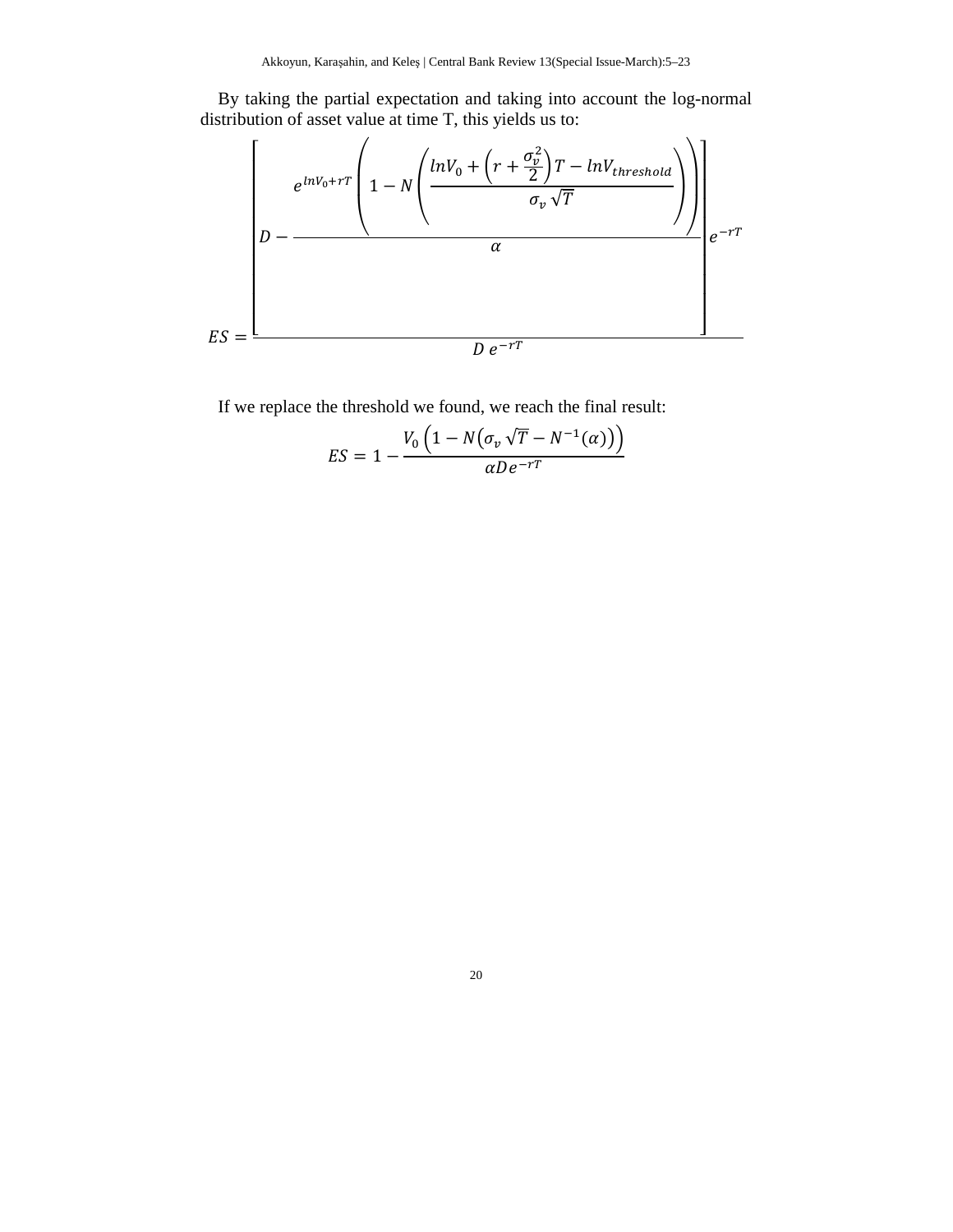



**Figure 2. Expected Shortfall (4 Banks)** 

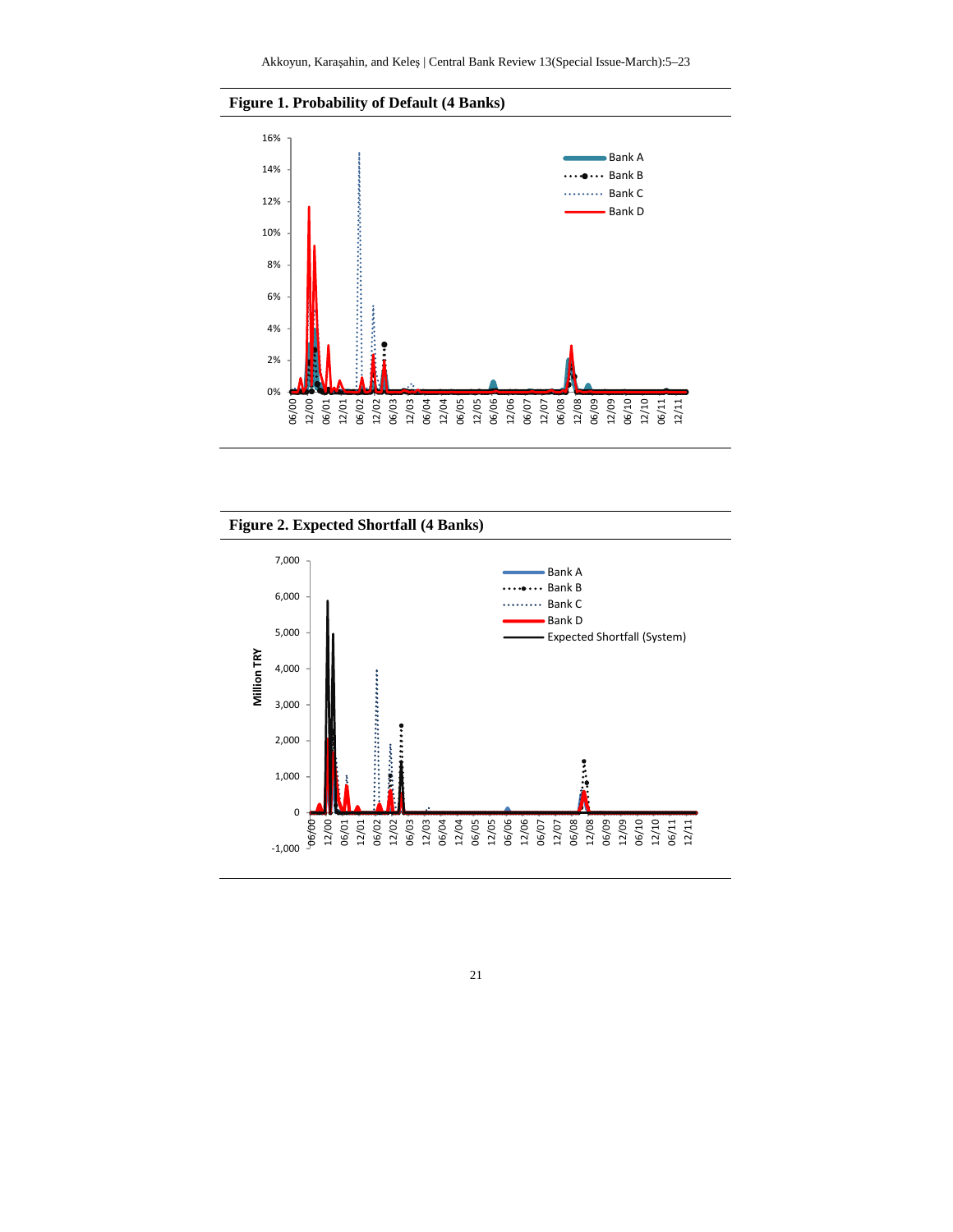



**Figure 4. Probability of Default (8 Banks)**